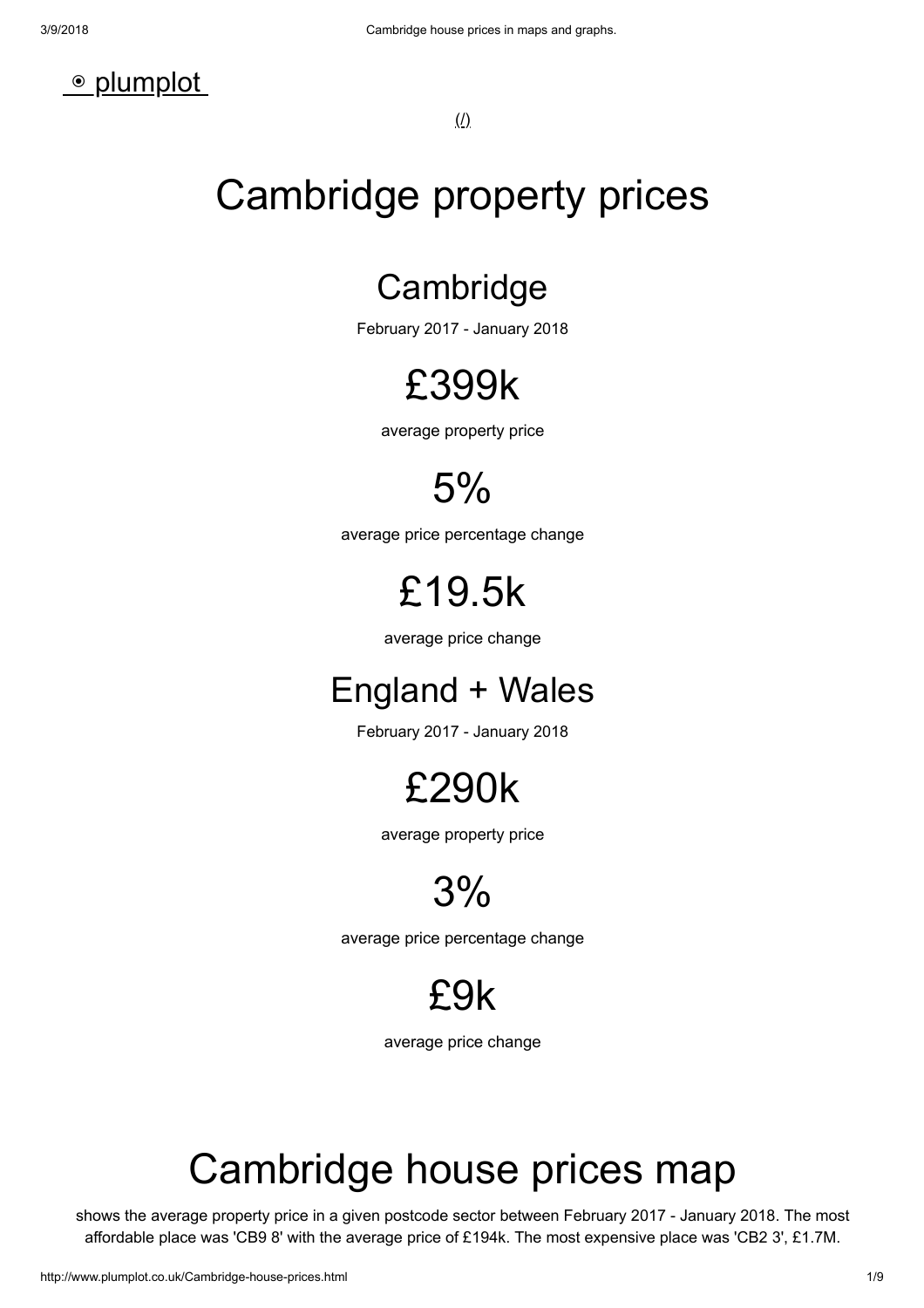

[\(http://a.plumplot.co.uk?tab=map1&pc=113\)](http://a.plumplot.co.uk/?tab=map1&pc=113)

| <b>Postcode sector</b> | Average price | % of Cambridge avg. price (£399k) |  |
|------------------------|---------------|-----------------------------------|--|
| <b>CB11</b>            | £511k         | 128%                              |  |
| <b>CB12</b>            | £581k         | 146%                              |  |
| CB13                   | £449k         | 113%                              |  |
| <b>CB15</b>            | £760k         | 190%                              |  |
| CB16                   | £860k         | 215%                              |  |
| <b>CB17</b>            | £682k         | 171%                              |  |
| <b>CB18</b>            | £519k         | 130%                              |  |
|                        |               | $\cdots$                          |  |

## Cambridge house prices compared to other areas

Comparison of the average property price and average price percentage change by postcode area. Price % change compares the average property price between February 2017 - January 2018 to the average price in the previous 12 months. Size of the circle determines number of property transactions. Bigger circle means higher sales volumes in postcode area.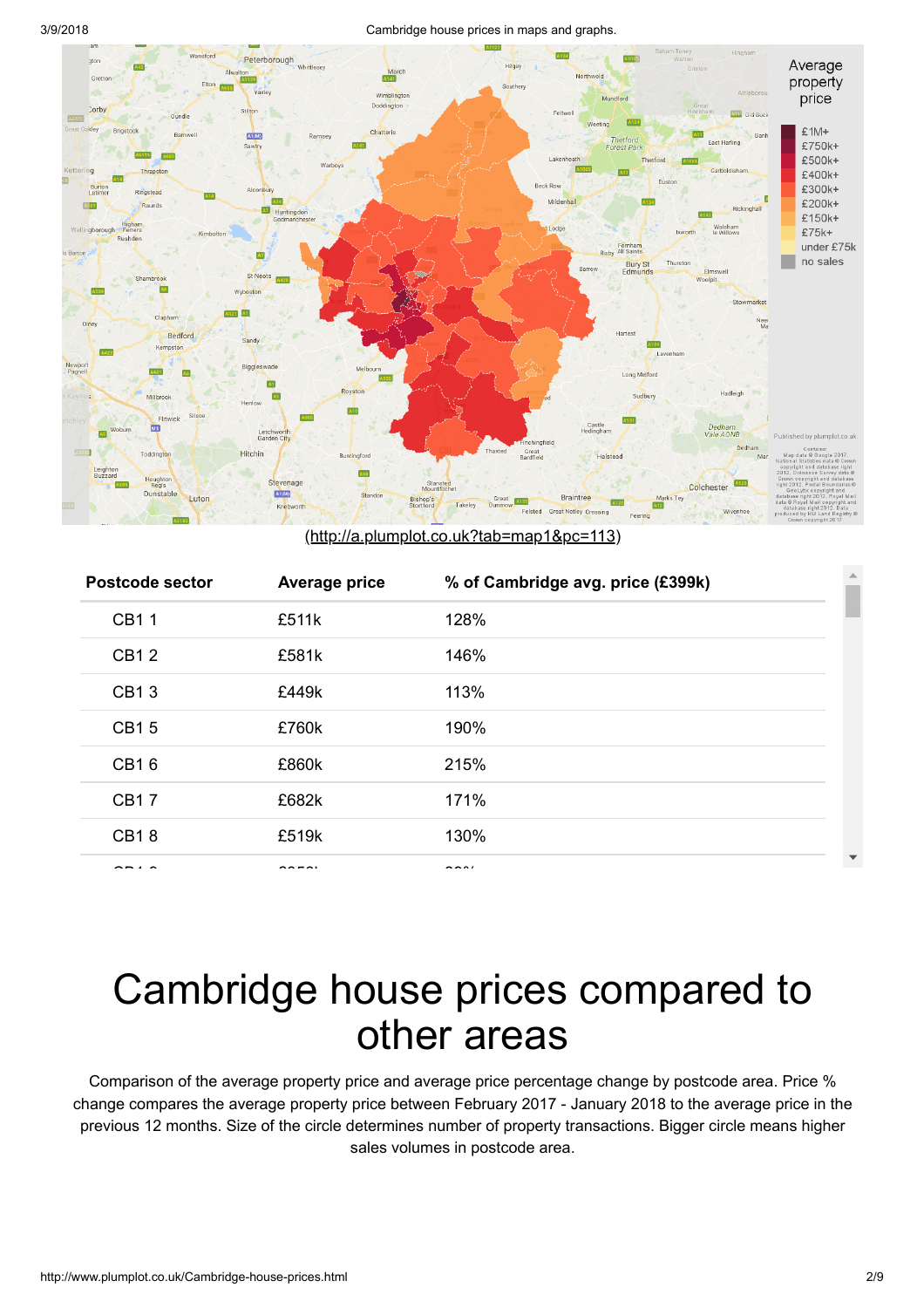

# Cambridge house price rank

With the average price of £399k, Cambridge is the 25. most pricey postcode area out of 105 England and Wales postcode areas.

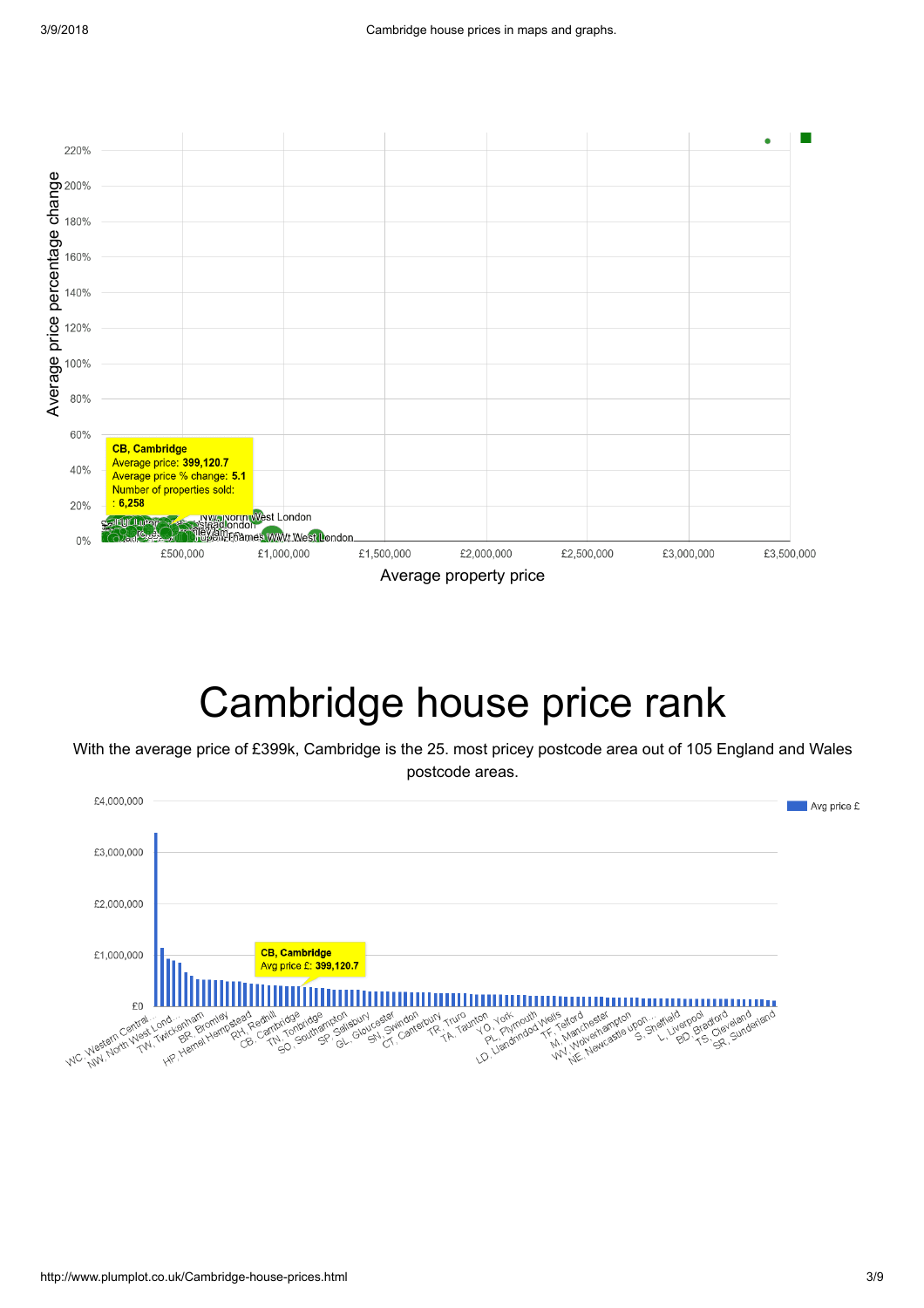# Cambridge property sales share by price range

shows a number of sold properties in a given price range between February 2017 - January 2018.



| <b>Property price range</b> | <b>Market share</b> | <b>Sales volumes</b> |
|-----------------------------|---------------------|----------------------|
| £50k-£100k                  | 0.4%                | 26                   |
| £100k-£150k                 | 3.6%                | 225                  |
| £150k-£200k                 | 9.2%                | 574                  |
| £200k-£250k                 | 12.8%               | 804                  |
| £250k-£300k                 | 14.2%               | 886                  |
| £300k-£400k                 | 23.4%               | 1.5k                 |
| £400k-£500k                 | 15.3%               | 960                  |
| £500k-£750k                 | 14.8%               | 926                  |
| £750k-£1M                   | 3.5%                | 220                  |
| over £1M                    | 2.7%                | 171                  |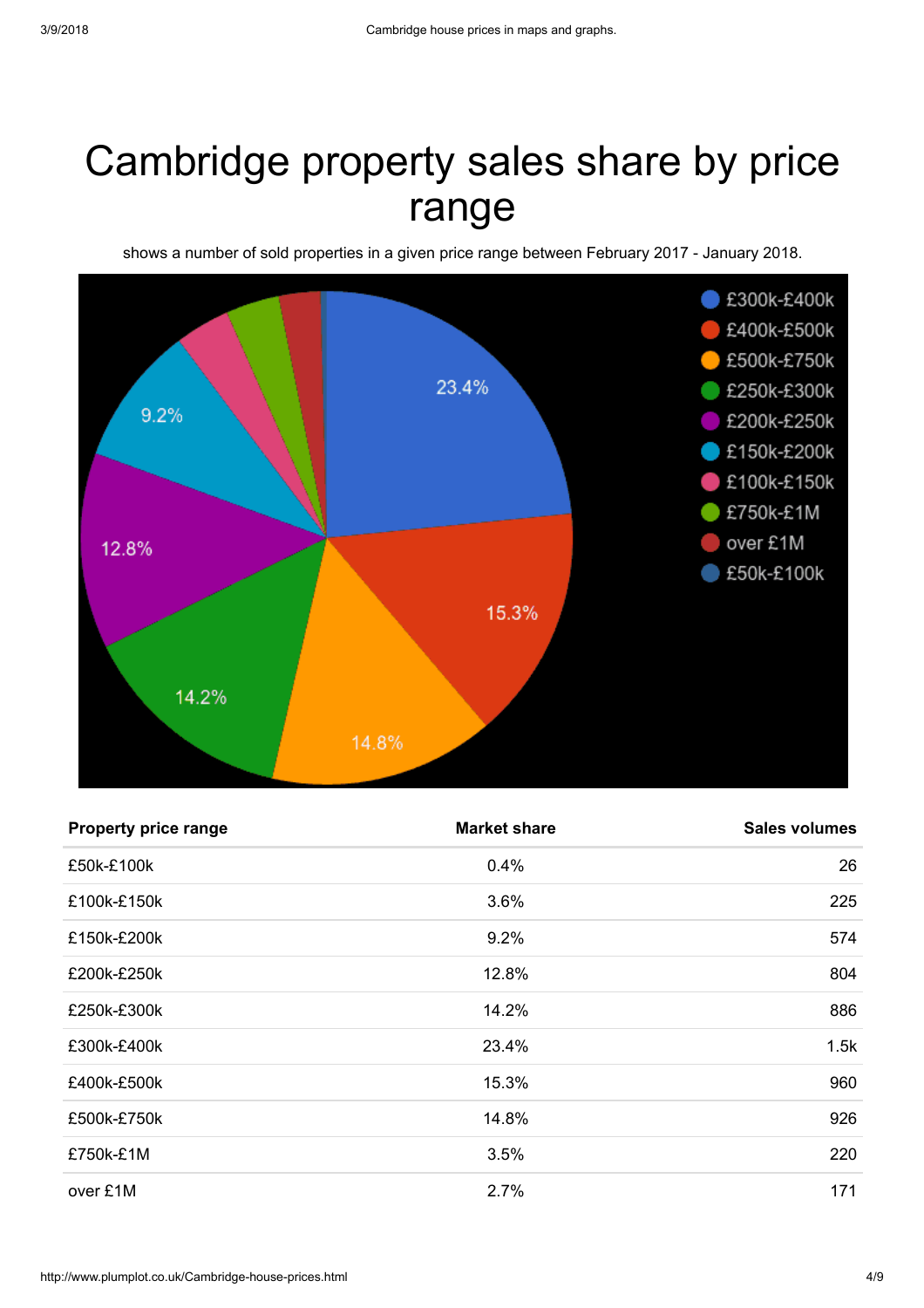## Cambridge cost comparison of new homes and older homes

February 2017 - January 2018



£463k

A newly built property

£391k

An established property

## Cambridge cost comparison of houses and flats

February 2017 - January 2018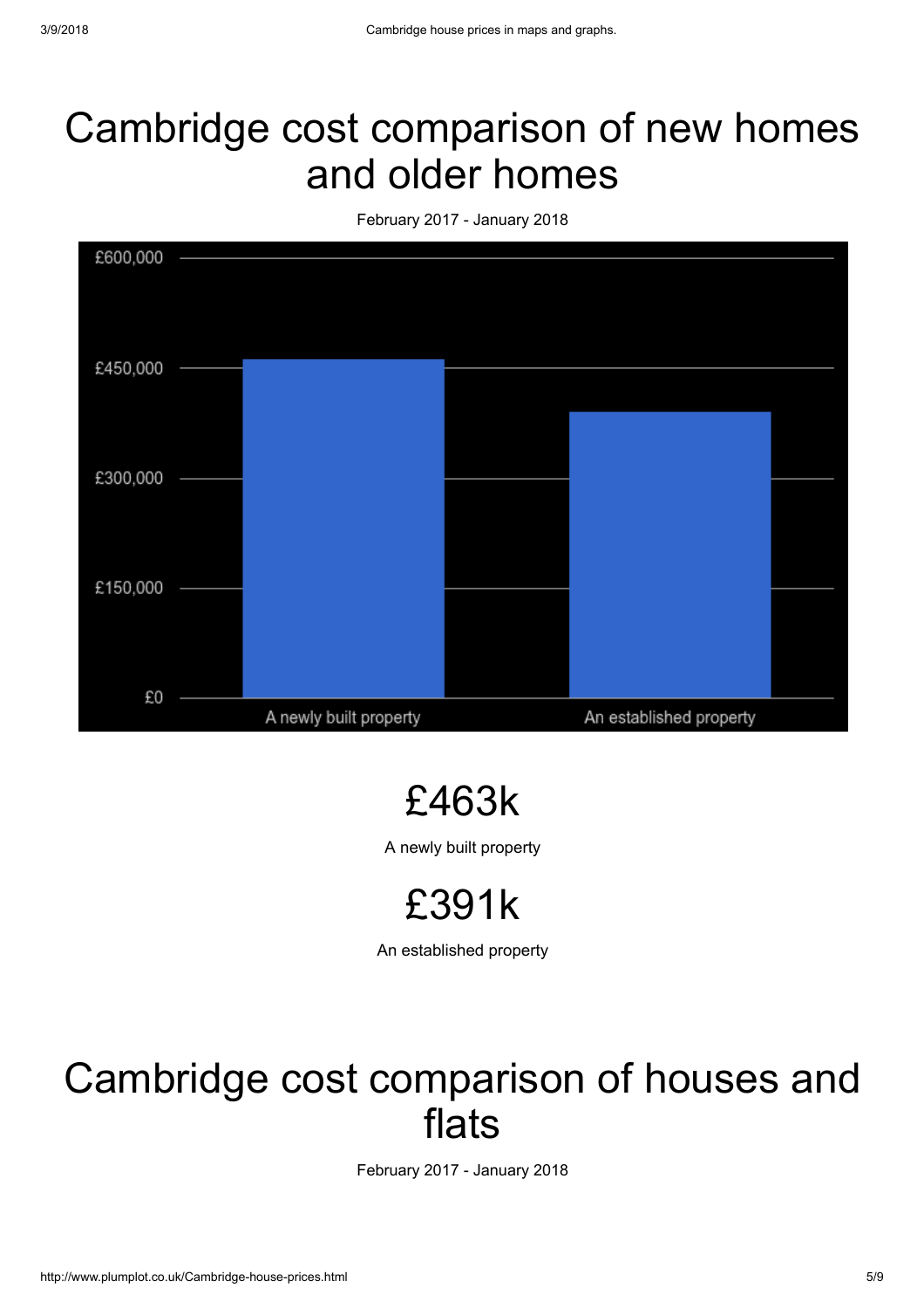

# £528k

Detached

£289k

Flat

# £365k

Semi-Detached

£346k

**Terraced** 

# Cambridge house prices compared to England & Wales house prices

Yearly average nominal prices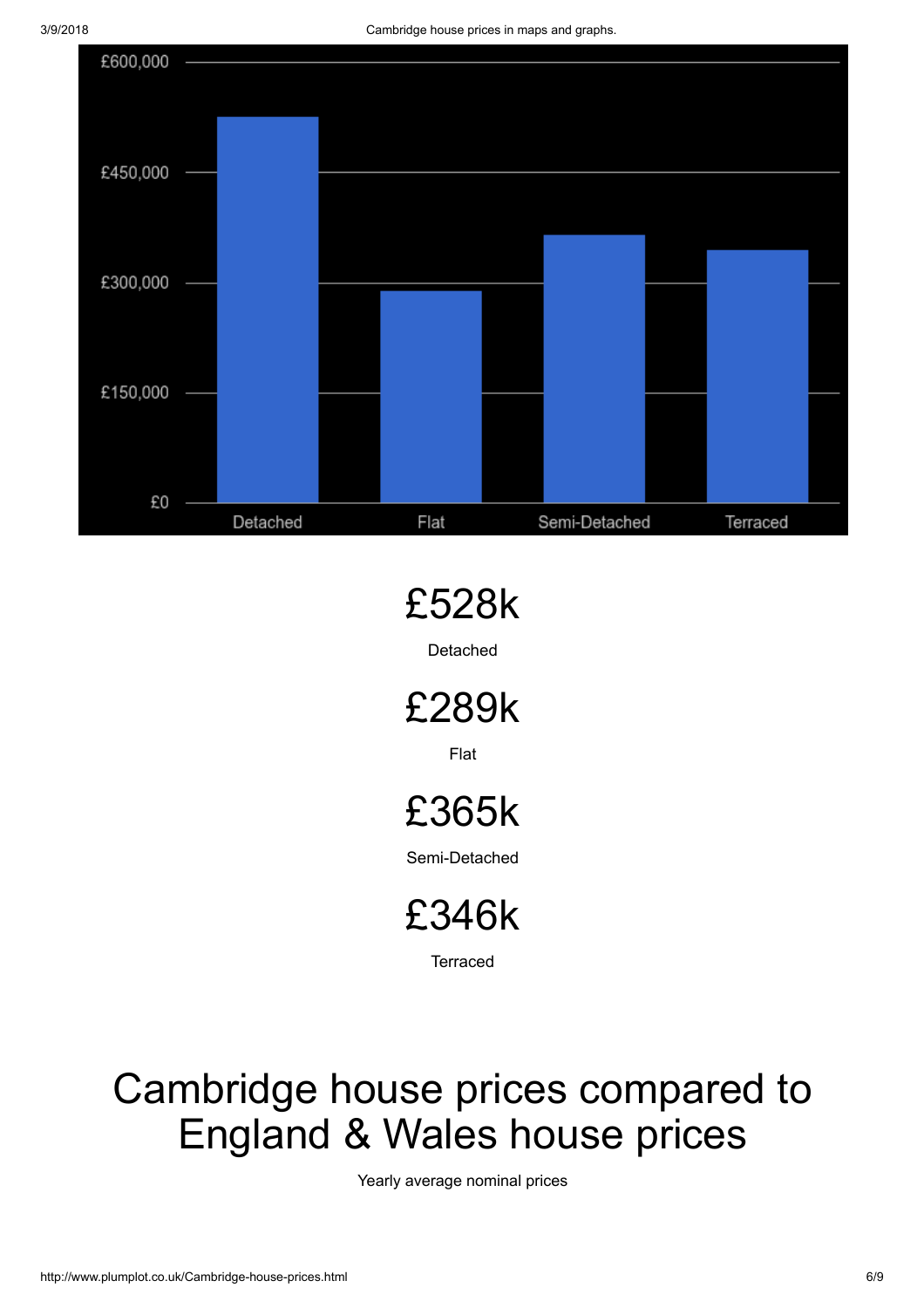

# Cambridge house prices adjusted for inflation

Yearly average prices adjusted for inflation



# Cambridge house prices new vs established

Yearly average nominal prices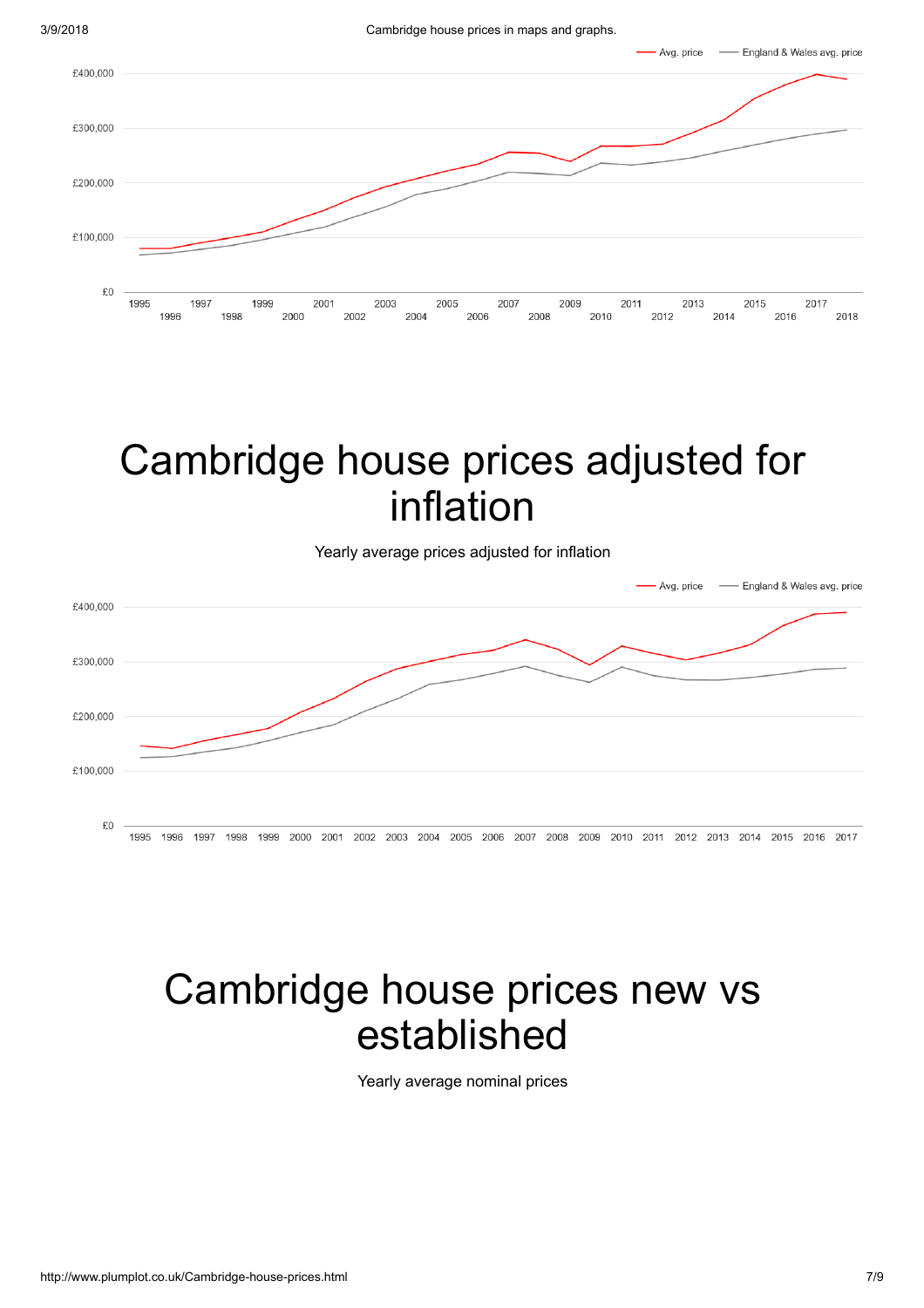

# Cambridge house prices by property type

Yearly average nominal prices



#### Related reports [Cambridge new homes \(Cambridge-new-homes.html\)](http://www.plumplot.co.uk/Cambridge-new-homes.html) [Cambridge property sales \(Cambridge-property-sales.html\)](http://www.plumplot.co.uk/Cambridge-property-sales.html)



Cambridge analytics